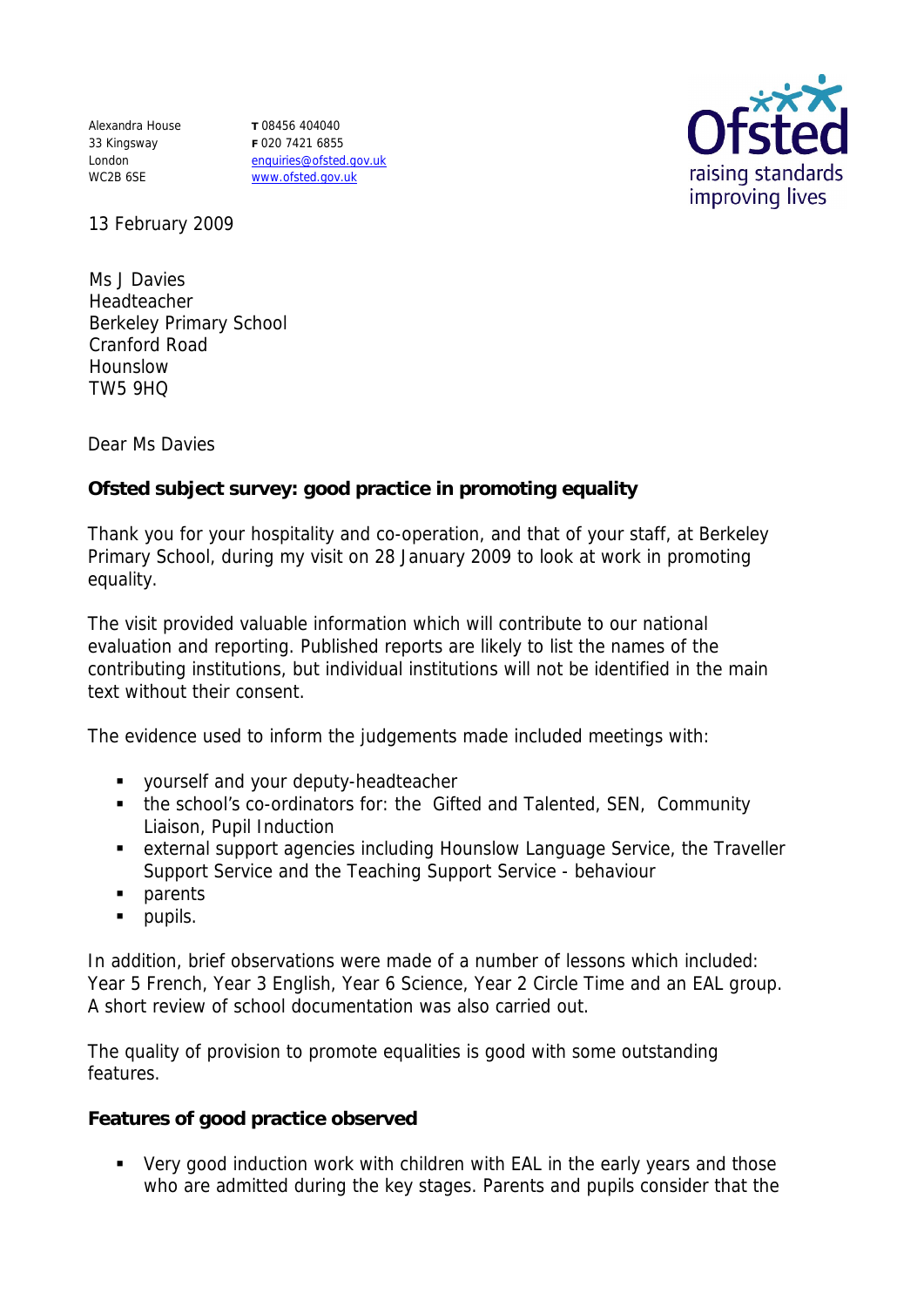school has made them feel very welcome and safe. Informal coffee mornings and the availability of translators and signposting to other agencies has been very useful in assisting pupils to settle into the school and parents now feel confident in coming into school to discuss their children.

- The school works closely and sensitively with the Traveller community and the local community to support social cohesion and community liaison. Much work has been done to engage parents and carers from other cultures and those who do not speak English to help them in understanding the requirements of the English school system. Attendance levels at school are improving and parents willingly come together to celebrate the different festivals, assemblies and school events.
- The personal development and well-being of vulnerable pupils including travellers and those with EAL is excellent. The concept of diversity and difference of lifestyle, religion, language and attitudes is respected. The introduction of French into the school curriculum further reinforces and gives credence to the value of speaking other languages.
- High data and data tracking facilitate early identification of difficulties and intervention when necessary. This is resulting in the vulnerable pupil groups and those with EAL making good progress.
- Excellent use is made of specialist teaching and advisory services to ensure that pupils from traveller backgrounds and pupils with EAL or SEN are given specialist teaching and learning opportunities and that teaching staff benefit from high quality advice and professional development.
- The remodelling and revision of the leadership and management structures has enthused staff, provided a strong focus on teaching and learning and given greater clarity to roles and responsibilities. This has given consistency to teaching practice and coherence to the strategies appropriate for a diverse pupil community.

**Areas for development**

- Continue the work to address attainment and progress in Key Stage 1.
- Further develop the higher level thinking and reasoning skills to support English language development and meet the needs of more able pupils.
- Improve rates of attendance and punctuality.

I hope these observations are useful as you continue to develop promoting equalities in the Berkeley Primary School.

As I explained previously, a copy of this letter will be sent to your local authority and will be published on Ofsted's website. It will also be available to the team for your next institutional inspection.